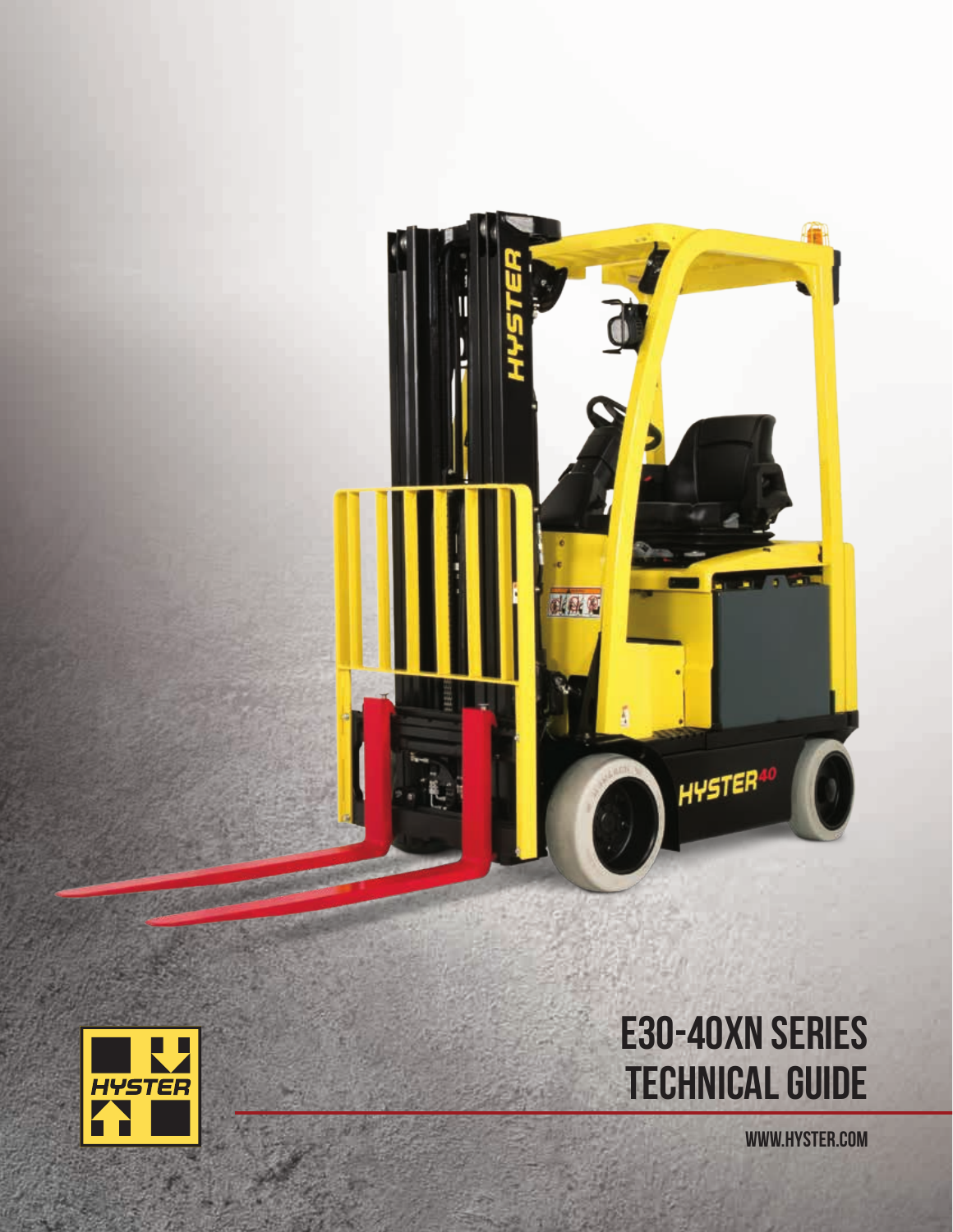# E30-40XN DIMENSIONS



*Circled dimensions correspond to the line numbers on the tabulated chart inside the Technical Guide. Dimensions are in inches (millimeters).*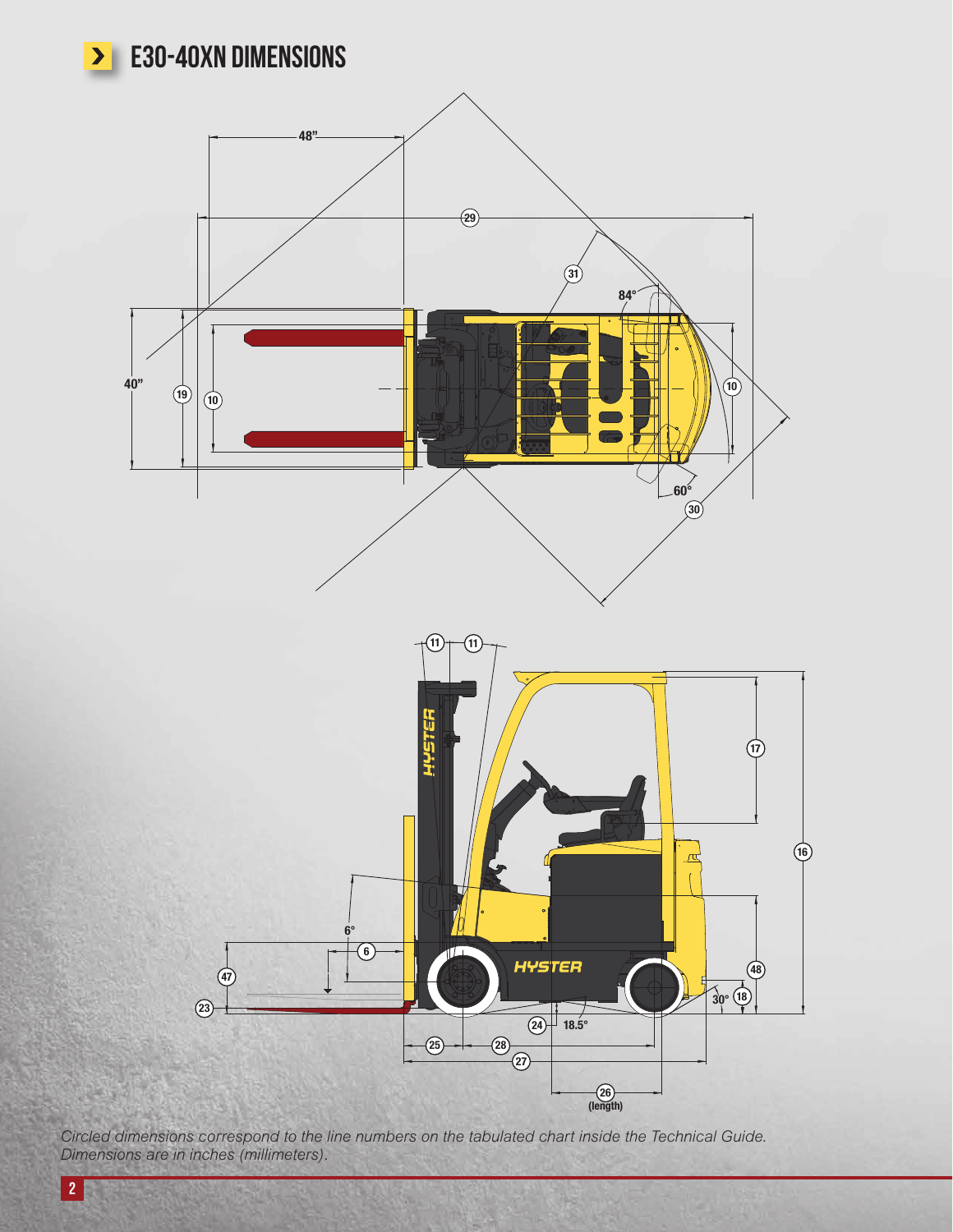#### E30XN SPECIFICATIONS



|                   | $\mathbf{1}$    | Manufacturer                                |                                                  |                               |                 |                                           | Hyster                                             |  |  |
|-------------------|-----------------|---------------------------------------------|--------------------------------------------------|-------------------------------|-----------------|-------------------------------------------|----------------------------------------------------|--|--|
| <b>GENERAL</b>    | $\overline{2}$  | Model Designation                           |                                                  |                               |                 |                                           | E30XN                                              |  |  |
|                   |                 | Power                                       |                                                  |                               |                 |                                           | Electric                                           |  |  |
|                   | $\sqrt{3}$      |                                             |                                                  |                               |                 |                                           |                                                    |  |  |
|                   | $\overline{4}$  | Operation                                   |                                                  |                               |                 |                                           | Sit                                                |  |  |
|                   | $5\phantom{.0}$ | <b>Rated Capacity</b>                       |                                                  |                               | $lb$ (kg)       |                                           | 3000 (1361)                                        |  |  |
|                   | $6\overline{6}$ | Load Center                                 |                                                  |                               | in $(mm)$       |                                           | 24 (610)                                           |  |  |
|                   | $\overline{7}$  | Tire Type - Cushion, Solid, Pneumatic, etc. |                                                  | Drive / Steer                 |                 |                                           | Cushion / Cushion                                  |  |  |
|                   | $8\phantom{.}$  | <b>Tire Size</b><br>Std                     |                                                  | Drive / Steer                 | in              |                                           | $18 \times 6 \times 12.1 / 14 \times 4.5 \times 8$ |  |  |
|                   |                 |                                             | Opt                                              | Drive / Steer                 | in              |                                           | 18 x 7 x 12.1 / 15 x 5 x 11.25                     |  |  |
| <b>TIRES</b>      | 9               | Wheels - Number                             | X=Driven                                         | Drive / Steer                 |                 |                                           | 2X/2                                               |  |  |
|                   | 10 <sup>1</sup> | Tread - Drive                               | <b>Center of Tires</b>                           | Nar / Int / Wide 6" / Wide 7" | in $(mm)$       |                                           | 31 / 31.8 / 37 / 35.7 (788 / 808 / 939 / 906)      |  |  |
|                   |                 | Tread - Steer                               |                                                  |                               |                 |                                           |                                                    |  |  |
|                   |                 |                                             | <b>Center of Tires</b>                           |                               | in $(mm)$       |                                           | 32.4 (822)                                         |  |  |
|                   | 11              | <b>Mast Tilt</b>                            | Std Opt                                          |                               | degrees         |                                           | 5F / 5B 10F / 5B                                   |  |  |
|                   | 12              | Mast - Lowered Height                       | Std Mast                                         |                               | in $(mm)$       |                                           | 82 (2080)                                          |  |  |
|                   | 13              | Free Lift - Top of Fork                     | Std 2 Stg Limited Free Lift Mast                 |                               | in $(mm)$       |                                           | 5(140)                                             |  |  |
|                   |                 |                                             | Opt 2 Stg Full Free Lift Mast with / without LBR |                               | in $(mm)$       |                                           | 31 / 57 (807 / 1456)                               |  |  |
|                   | 14              | Lift Height - Top of Fork                   | Std 2 Stg Limited Free Lift Mast                 |                               | in $(mm)$       |                                           | 127 (3232)                                         |  |  |
|                   | 15              | Mast - Extended Height                      | Std Mast with / without LBR                      |                               | in $(mm)$       |                                           | 176 / 150 (4455 / 3806)                            |  |  |
|                   | 16              | <b>Overhead Guard Height</b>                | Std & DIR / Opt Grid / Flat Plate                |                               | in $(mm)$       |                                           | 88.5 / 86.5 / 83.5 (2248 / 2197 / 2121)            |  |  |
|                   | 17              | SIP to Underside OHG                        | Susp at Mid-Point                                | Std / Full Susp               | in $(mm)$       |                                           | 38.7 / 37.3 (984 / 949)                            |  |  |
|                   | 18              | <b>Tow Pin Height</b>                       | <b>Vertical Center of Pin</b>                    |                               | in $(mm)$       |                                           | 9.1(232)                                           |  |  |
|                   | 19              | Overall Width                               | Nar / Int / Wide 6" / Wide 7" Tread              |                               | in $(mm)$       |                                           | 37.2 / 38.8 / 43 / 42.7 (945 / 986 / 1091 / 1084)  |  |  |
|                   | $20\,$          | Forks                                       |                                                  |                               |                 |                                           |                                                    |  |  |
|                   |                 |                                             | Thickness x Width x Length                       |                               | in $(mm)$       |                                           | $1.6 \times 3.9 \times 42$ (40 x 100 x 1067)       |  |  |
| <b>DIMENSIONS</b> | 21              | Standard Carriage Width                     | Class II                                         |                               | in $(mm)$       |                                           | 35.7 (907)                                         |  |  |
|                   | 22              | Floor to Top of Battery Rollers             |                                                  |                               | in $(mm)$       | 17.1 (435)                                |                                                    |  |  |
|                   | $\overline{23}$ | Ground Clearance                            | Lowest Point                                     | NL/RL                         | in $(mm)$       | 3.5 / 3.3 (90 / 84)                       |                                                    |  |  |
|                   | 24              | <b>Ground Clearance</b>                     | <b>Center of Truck</b>                           | NL / RL                       | in $(mm)$       |                                           | 3.9 / 3.6 (98 / 92)                                |  |  |
|                   | 25              | Load Distance                               | Center of Wheel to Face of Forks                 |                               | in $(mm)$       | 14.2 (360)                                |                                                    |  |  |
|                   | 26              | <b>Battery Compartment</b>                  | Height                                           | Std / Battery Rollers         | in $(mm)$       |                                           | 24 / 23.5 (610 / 597)                              |  |  |
|                   |                 |                                             | Width                                            | UL Classification "E"/"EE"    | in $(mm)$       |                                           | 35.8 / 35.6 (909 / 904)                            |  |  |
|                   |                 |                                             | Length                                           |                               | in $(mm)$       |                                           | 27.6 (700)                                         |  |  |
|                   | 27              | Length to Face of Forks                     | Chassis Length                                   |                               | in $(mm)$       |                                           | 75.1 (1908)                                        |  |  |
|                   | 28              | Wheelbase                                   |                                                  |                               | in $(mm)$       |                                           | 48 (1220)                                          |  |  |
|                   | 29              | Right Angle Stack                           |                                                  |                               | in $(mm)$       |                                           | 127 (3226)                                         |  |  |
|                   | 30              | <b>Equal Aisle</b>                          | 90° Intersecting Aisle                           |                               | in $(mm)$       |                                           | 68.7 (1745)                                        |  |  |
|                   | 31              | Outside Turning Radius                      |                                                  |                               | in $(mm)$       |                                           |                                                    |  |  |
|                   | 32              | <b>Truck Weight</b>                         | <b>Without Battery</b>                           | NL                            | $Ib$ (kg)       | 64.7 (1644)<br>5130 (2327)                |                                                    |  |  |
|                   |                 |                                             |                                                  | NL/RL                         |                 |                                           |                                                    |  |  |
| ξ                 | 33              | Axle Loading - Drive                        | Static with Max. Wt. Battery                     |                               | $lb$ (kg)       |                                           | 3460 / 8842 (1569 / 4011)                          |  |  |
|                   | 34              | Axle Loading - Steer                        | Static with Max. Wt. Battery                     | NL / RL                       | $Ib$ (kg)       |                                           | 4163 / 1780 (1888 / 807)                           |  |  |
|                   |                 |                                             |                                                  |                               | <b>VOLTS</b>    | 36                                        | 48                                                 |  |  |
|                   | 35              | <b>Travel Speed</b>                         | <b>Extended Shift OFF</b>                        | NL/RL                         | mph (km/h)      | 11.4 / 11.4 (18.4 / 18.4)                 | 11.4 / 11.4 (18.4 / 18.4)                          |  |  |
|                   |                 |                                             | <b>Extended Shift ON</b>                         | NL / RL                       | mph (km/h)      | 11.4 / 11.4 (18.4 / 18.4)                 | 11.4 / 11.4 (18.4 / 18.4)                          |  |  |
|                   | $\overline{36}$ | Lift Speed                                  | Std 2 Stg LFL Mast                               | NL/RL                         | ft/min (m/sec)  | 126 / 83 (0.64 / 0.424)                   | 142 / 104 (0.72 / 0.53)                            |  |  |
|                   |                 |                                             | Opt 2 Stg FFL Mast                               | NL / RL                       | ft/min (m/sec)  | 113 / 75 (0.573 / 0.38)                   | 127 / 94 (0.645 / 0.475)                           |  |  |
|                   |                 |                                             | Opt 3 Stg FFL Mast                               | NL/RL                         | ft/min (m/sec)  | 117 / 77 (0.594 / 0.393)                  | 131 / 97 (0.668 / 0.492)                           |  |  |
| ORMANCE           | 37              | Lower Speed                                 | Std 2 Stg LFL Mast                               | NL / RL                       | ft/min (m/sec)  |                                           | 93 / 100 (0.47 / 0.51)                             |  |  |
|                   |                 |                                             | Opt 2 Stg FFL Mast                               | NL/RL                         | ft/min (m/sec)  |                                           | 73 / 91 (0.37 / 0.46)                              |  |  |
|                   |                 |                                             | Opt 3 Stg FFL Mast                               | NL / RL                       | ft/min (m/sec)  |                                           | 81 / 94 (0.41 / 0.48)                              |  |  |
| PERF              | 38              | Gradeability                                | 5 Minute Rating                                  | NL/RL                         | %               | 31.1 / 23.7                               | 34 / 24.2                                          |  |  |
|                   |                 |                                             | 60 Minute Rating                                 | NL/RL                         | $\%$            | 7/5.4                                     | 7.4 / 5.8                                          |  |  |
|                   | 39              | Drawbar Pull                                | 5 Minute Rating                                  | NL/RL                         | Ibf(M)          | 2734 / 2856 (12163 / 12705)               | 2793 / 2914 (12422 / 12964)                        |  |  |
|                   |                 |                                             | 60 Minute Rating                                 | NL/RL                         |                 | 630 / 694 (2804 / 3087)                   | 643 / 709 (2862 / 3156)                            |  |  |
|                   |                 |                                             |                                                  |                               | Ibf(M)          |                                           |                                                    |  |  |
|                   | 40              | <b>Brake</b>                                | <b>Method of Control</b>                         | Service / Parking             |                 |                                           | Hydraulic / Mechanical                             |  |  |
|                   |                 |                                             | Method of Operation                              | Service / Parking             |                 |                                           | Foot / Foot (Optional Park Brake - Automatic)      |  |  |
|                   | 41              | <b>Battery</b>                              | Type                                             |                               |                 |                                           | Lead acid or lithium-ion                           |  |  |
|                   | 42              | <b>Traction Motor</b>                       | 60 Minute Rating                                 |                               | hp (kW)         | 24.7 (18.4)<br>24.7 (18.4)                |                                                    |  |  |
| ELECTRIC          | 43              | Pump Motor                                  | S3-15%                                           |                               | hp (kW)         | 21.5(16)                                  | 21.5(16)                                           |  |  |
|                   | 44              | <b>Traction Motor</b>                       | Type / Control Method                            |                               |                 |                                           | AC / Transistor                                    |  |  |
|                   | 45              | <b>Pump Motor</b><br>Type / Control Method  |                                                  |                               |                 | AC / Transistor                           |                                                    |  |  |
|                   | 46              | Number of Speeds                            | Traction / Pump                                  |                               |                 | Infinitely Variable / Infinitely Variable |                                                    |  |  |
|                   | 47              | <b>Step Height</b>                          |                                                  |                               | in $(mm)$       |                                           | 18.7 (475)                                         |  |  |
|                   | 48              | Floor Height                                | Lowest Point                                     |                               | in $(mm)$       | 30.4 (772)                                |                                                    |  |  |
| <b>OTHER</b>      | 49              | <b>Attachment Relief Pressure</b>           | Mech Levers / Mini-levers                        |                               | psi (bar)       |                                           | 2596 / 2596 (179 / 179)                            |  |  |
|                   | 50              | Auxiliary Oil Flow                          | 3rd Function / 4th Function                      |                               | gal/min (I/min) |                                           | 10.6 / 10.6 (40 / 40)                              |  |  |
|                   | 51              | Sound Level                                 | Measured per ANSI B56.11.5                       |                               | dB(A)           |                                           |                                                    |  |  |
|                   |                 |                                             |                                                  |                               |                 | 64                                        |                                                    |  |  |

*Above specifications, unless otherwise listed, are for a standard truck without optional equipment.*

*Right Angle Stack and Equal Intersecting Aisle dimensions provided with a 48" long and 40" wide pallet load, allowing zero clearance.* 

CERTIFICATION: Hyster lift trucks meet the design and construction requirements of B56.1-1969, per OSHA Section 1910.178(a)(2), and also comply with the B56.1<br>revision in effect at time of manufacture. Certification of com

by the condition of the vehicle and how it is equipped, as well as by the nature and condition of the operating area. Specifications are subject to change and the pro-<br>posed application should be discussed with your author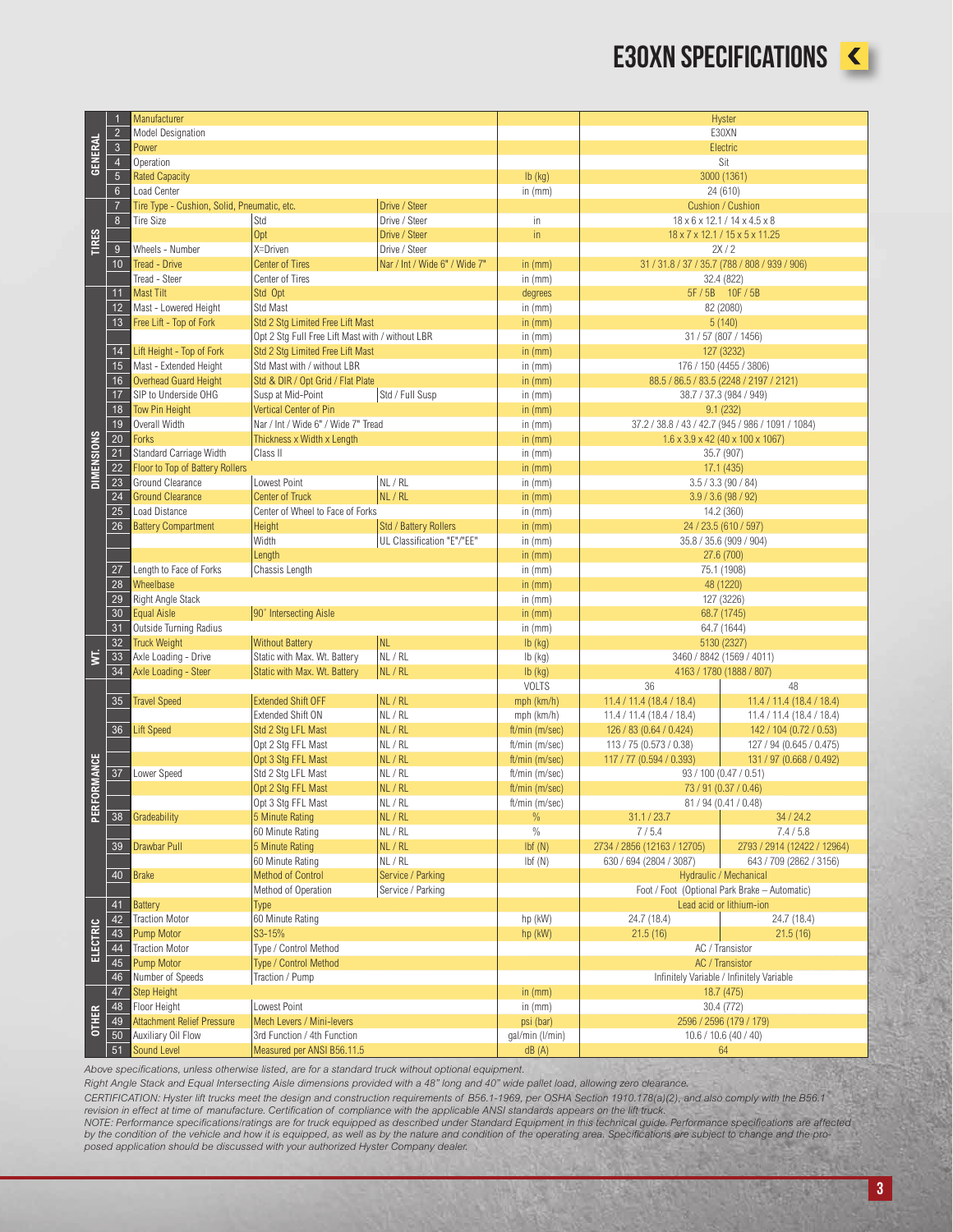

## **>** E35XN SPECIFICATIONS

|                         |                 | Manufacturer                                |                                                  |                               |                 |                                          | <b>Hyster</b>                                      |  |  |  |
|-------------------------|-----------------|---------------------------------------------|--------------------------------------------------|-------------------------------|-----------------|------------------------------------------|----------------------------------------------------|--|--|--|
|                         | $\overline{2}$  | <b>Model Designation</b>                    |                                                  |                               |                 |                                          | E35XN                                              |  |  |  |
| <b>GENERAL</b>          | $\overline{3}$  | Power                                       |                                                  |                               |                 |                                          | Electric                                           |  |  |  |
|                         | $\overline{4}$  | Operation                                   |                                                  |                               |                 |                                          | Sit                                                |  |  |  |
|                         |                 |                                             |                                                  |                               |                 |                                          |                                                    |  |  |  |
|                         | $\overline{5}$  | <b>Rated Capacity</b>                       |                                                  |                               | $Ib$ (kg)       |                                          | 3500 (1588)                                        |  |  |  |
|                         | $6\overline{6}$ | Load Center                                 |                                                  |                               | in $(mm)$       | 24 (610)                                 |                                                    |  |  |  |
|                         | $\overline{7}$  | Tire Type - Cushion, Solid, Pneumatic, etc. |                                                  | Drive / Steer                 |                 |                                          | <b>Cushion / Cushion</b>                           |  |  |  |
|                         | 8 <sup>°</sup>  | <b>Tire Size</b>                            | Std                                              | Drive / Steer                 | in              |                                          | $18 \times 6 \times 12.1 / 14 \times 4.5 \times 8$ |  |  |  |
| <b>TIRES</b>            |                 |                                             | Opt                                              | Drive / Steer                 | in.             |                                          | 18 x 7 x 12.1 / 15 x 5 x 11.25                     |  |  |  |
|                         |                 |                                             |                                                  |                               |                 |                                          |                                                    |  |  |  |
|                         | 9               | Wheels - Number                             | X=Driven                                         | Drive / Steer                 |                 |                                          | 2X/2                                               |  |  |  |
|                         | 10 <sup>1</sup> | Tread - Drive                               | <b>Center of Tires</b>                           | Nar / Int / Wide 6" / Wide 7" | in $(mm)$       |                                          | 31 / 31.8 / 37 / 35.7 (788 / 808 / 939 / 906)      |  |  |  |
|                         |                 | Tread - Steer                               | Center of Tires                                  |                               | in $(mm)$       |                                          | 32.4 (822)                                         |  |  |  |
|                         | 11              | <b>Mast Tilt</b>                            | Std Opt                                          |                               | degrees         |                                          | 5F / 5B 10F / 5B                                   |  |  |  |
|                         | 12              | Mast - Lowered Height                       | Std Mast                                         |                               | in $(mm)$       |                                          | 82 (2080)                                          |  |  |  |
|                         | 13              | Free Lift - Top of Fork                     | Std 2 Stg Limited Free Lift Mast                 |                               | in $(mm)$       |                                          | 5(140)                                             |  |  |  |
|                         |                 |                                             |                                                  |                               |                 |                                          |                                                    |  |  |  |
|                         |                 |                                             | Opt 2 Stg Full Free Lift Mast with / without LBR |                               | in $(mm)$       |                                          | 31 / 57 (807 / 1456)                               |  |  |  |
|                         | 14              | Lift Height - Top of Fork                   | Std 2 Stg Limited Free Lift Mast                 |                               | in $(mm)$       |                                          | 127 (3232)                                         |  |  |  |
|                         | 15              | Mast - Extended Height                      | Std Mast with / without LBR                      |                               | in $(mm)$       |                                          | 176 / 150 (4455 / 3806)                            |  |  |  |
|                         | 16              | Overhead Guard Height                       | Std & DIR / Opt Grid / Flat Plate                |                               | in $(mm)$       |                                          | 88.5 / 86.5 / 83.5 (2248 / 2197 / 2121)            |  |  |  |
|                         | 17              | SIP to Underside OHG                        | Susp at Mid-Point                                | Std / Full Susp               | in $(mm)$       |                                          | 38.7 / 37.3 (984 / 949)                            |  |  |  |
|                         | 18              | <b>Tow Pin Height</b>                       | Vertical Center of Pin                           |                               | in $(mm)$       |                                          | 9.1(232)                                           |  |  |  |
|                         | 19              | Overall Width                               | Nar / Int / Wide 6" / Wide 7" Tread              |                               | in $(mm)$       |                                          | 37.2 / 38.8 / 43 / 42.7 (945 / 986 / 1091 / 1084)  |  |  |  |
|                         | $20\,$          |                                             |                                                  |                               |                 |                                          |                                                    |  |  |  |
|                         |                 | <b>Forks</b>                                | Thickness x Width x Length                       |                               | in $(mm)$       |                                          | $1.6 \times 3.9 \times 42$ (40 x 100 x 1067)       |  |  |  |
|                         | 21              | Standard Carriage Width                     | Class II                                         |                               | in $(mm)$       |                                          | 35.7 (907)                                         |  |  |  |
| <b>DIMENSIONS</b>       | 22              | Floor to Top of Battery Rollers             |                                                  |                               | in $(mm)$       |                                          | 17.1(435)                                          |  |  |  |
|                         | 23              | <b>Ground Clearance</b>                     | Lowest Point                                     | NL / RL                       | in $(mm)$       |                                          | 3.5 / 3.3 (90 / 84)                                |  |  |  |
|                         | 24              | <b>Ground Clearance</b>                     | <b>Center of Truck</b>                           | NL / RL                       | in $(mm)$       | 3.9 / 3.6 (98 / 92)                      |                                                    |  |  |  |
|                         | 25              | Load Distance                               | Center of Wheel to Face of Forks                 |                               | in $(mm)$       |                                          | 14.2 (360)                                         |  |  |  |
|                         | 26              | <b>Battery Compartment</b>                  | Height                                           | Std / Battery Rollers         | in $(mm)$       | 24 / 23.5 (610 / 597)                    |                                                    |  |  |  |
|                         |                 |                                             |                                                  |                               |                 |                                          |                                                    |  |  |  |
|                         |                 |                                             | Width                                            | UL Classification "E"/"EE"    | in $(mm)$       | 35.8 / 35.6 (909 / 904)                  |                                                    |  |  |  |
|                         |                 |                                             | Length                                           |                               | in $(mm)$       |                                          | 27.6 (700)                                         |  |  |  |
|                         | 27              | Length to Face of Forks                     | Chassis Length                                   |                               | in $(mm)$       |                                          | 75.9 (1929)                                        |  |  |  |
|                         | 28              | Wheelbase                                   |                                                  |                               | in $(mm)$       |                                          | 48 (1220)                                          |  |  |  |
|                         | 29              | Right Angle Stack                           |                                                  |                               | in $(mm)$       |                                          | 127.8 (3247)                                       |  |  |  |
|                         | 30              | Equal Aisle                                 | 90° Intersecting Aisle                           |                               | in $(mm)$       |                                          | 68.8 (1748)                                        |  |  |  |
|                         | 31              | Outside Turning Radius                      |                                                  |                               | in $(mm)$       | 65.2 (1657)                              |                                                    |  |  |  |
|                         | 32              | <b>Truck Weight</b>                         | <b>Without Battery</b>                           | NL                            | $Ib$ (kg)       |                                          |                                                    |  |  |  |
|                         |                 |                                             |                                                  | NL / RL                       |                 | 5390 (2445)<br>3400 / 9679 (1542 / 4390) |                                                    |  |  |  |
| $\overline{\mathbf{s}}$ | 33              | Axle Loading - Drive                        | Static with Max. Wt. Battery                     |                               | lb (kg)         |                                          |                                                    |  |  |  |
|                         | 34              | Axle Loading - Steer                        | Static with Max. Wt. Battery                     | NL / RL                       | $Ib$ (kg)       |                                          | 4483 / 1704 (2033 / 773)                           |  |  |  |
|                         |                 |                                             |                                                  |                               | <b>VOLTS</b>    | 36                                       | 48                                                 |  |  |  |
|                         | 35 <sup>5</sup> | Travel Speed                                | <b>Extended Shift OFF</b>                        | NL / RL                       | mph (km/h)      | 11.4 / 11.4 (18.4 / 18.4)                | 11.4 / 11.4 (18.4 / 18.4)                          |  |  |  |
|                         |                 |                                             | Extended Shift ON                                | NL / RL                       | mph (km/h)      | 11.4 / 10.7 (18.4 / 17.3)                | 11.4 / 11.4 (18.4 / 18.4)                          |  |  |  |
|                         |                 | 36 Lift Speed                               | Std 2 Stg LFL Mast                               | NL / RL                       | ft/min (m/sec)  | 126 / 77 (0.64 / 0.392)                  | 142 / 96 (0.72 / 0.49)                             |  |  |  |
|                         |                 |                                             | Opt 2 Stg FFL Mast                               | NL / RL                       | ft/min (m/sec)  | 113 / 69 (0.573 / 0.351)                 | 127 / 86 (0.645 / 0.439)                           |  |  |  |
|                         |                 |                                             | Opt 3 Stg FFL Mast                               | NL / RL                       | ft/min (m/sec)  | 117 / 72 (0.594 / 0.364)                 | 131 / 90 (0.668 / 0.455)                           |  |  |  |
| FORMANCE                | $37\,$          | Lower Speed                                 | Std 2 Stg LFL Mast                               | NL / RL                       | ft/min (m/sec)  |                                          | 93 / 100 (0.47 / 0.51)                             |  |  |  |
|                         |                 |                                             |                                                  |                               |                 |                                          |                                                    |  |  |  |
|                         |                 |                                             | Opt 2 Stg FFL Mast                               | NL / RL                       | ft/min (m/sec)  |                                          | 73 / 91 (0.37 / 0.46)                              |  |  |  |
|                         |                 |                                             | Opt 3 Stg FFL Mast                               | NL / RL                       | ft/min (m/sec)  |                                          | 81 / 94 (0.41 / 0.48)                              |  |  |  |
| <b>PER</b>              | 38              | Gradeability                                | 5 Minute Rating                                  | NL / RL                       | $\%$            | 30.8 / 23                                | 33.8 / 23.5                                        |  |  |  |
|                         |                 |                                             | 60 Minute Rating                                 | NL / RL                       | $\%$            | 7/5.2                                    | 7.4 / 5.6                                          |  |  |  |
|                         | 39              | Drawbar Pull                                | 5 Minute Rating                                  | NL / RL                       | Ibf(M)          | 2681 / 2800 (11924 / 12455)              | 2738 / 2857 (12178 / 12709)                        |  |  |  |
|                         |                 |                                             | 60 Minute Rating                                 | NL / RL                       | Ibf(M)          | 618 / 680 (2748 / 3026)                  | 630 / 694 (2804 / 3088)                            |  |  |  |
|                         | 40              | <b>Brake</b>                                | <b>Method of Control</b>                         | Service / Parking             |                 |                                          | Hydraulic / Mechanical                             |  |  |  |
|                         |                 |                                             |                                                  |                               |                 |                                          |                                                    |  |  |  |
|                         |                 |                                             | Method of Operation                              | Service / Parking             |                 |                                          | Foot / Foot (Optional Park Brake - Automatic)      |  |  |  |
|                         | 41              | <b>Battery</b>                              | Type                                             |                               |                 |                                          | Lead acid or lithium-ion                           |  |  |  |
|                         | 42              | <b>Traction Motor</b>                       | 60 Minute Rating                                 |                               | hp (kW)         | 24.7 (18.4)                              | 24.7 (18.4)                                        |  |  |  |
|                         | 43              | Pump Motor                                  | S3-15%                                           |                               | hp (kW)         | 21.5(16)                                 | 21.5(16)                                           |  |  |  |
| <b>ELECTRIC</b>         | 44              | <b>Traction Motor</b>                       | Type / Control Method                            |                               |                 |                                          | AC / Transistor                                    |  |  |  |
|                         | 45              | Pump Motor                                  |                                                  |                               |                 | AC / Transistor                          |                                                    |  |  |  |
|                         | 46              | Number of Speeds                            | Type / Control Method<br>Traction / Pump         |                               |                 |                                          | Infinitely Variable / Infinitely Variable          |  |  |  |
|                         |                 |                                             |                                                  |                               |                 |                                          |                                                    |  |  |  |
|                         | 47              | Step Height                                 |                                                  |                               | in $(mm)$       |                                          | 18.7 (475)                                         |  |  |  |
| <b>OTHER</b>            | 48              | Floor Height                                | Lowest Point                                     |                               | in $(mm)$       |                                          | 30.4 (772)                                         |  |  |  |
|                         | 49              | <b>Attachment Relief Pressure</b>           | Mech Levers / Mini-levers                        |                               | psi (bar)       |                                          | 2596 / 2596 (179 / 179)                            |  |  |  |
|                         | 50 <sub>o</sub> | Auxiliary Oil Flow                          | 3rd Function / 4th Function                      |                               | gal/min (l/min) |                                          | 10.6 / 10.6 (40 / 40)                              |  |  |  |
|                         | 51              | Sound Level                                 | Measured per ANSI B56.11.5                       |                               | dB(A)           | 64                                       |                                                    |  |  |  |

*Above specifications, unless otherwise listed, are for a standard truck without optional equipment.*

*Right Angle Stack and Equal Intersecting Aisle dimensions provided with a 48" long and 40" wide pallet load, allowing zero clearance.* 

CERTIFICATION: Hyster lift trucks meet the design and construction requirements of B56.1-1969, per OSHA Section 1910.178(a)(2), and also comply with the B56.1<br>NOTE: Performance specifications/tratings are for truck equippe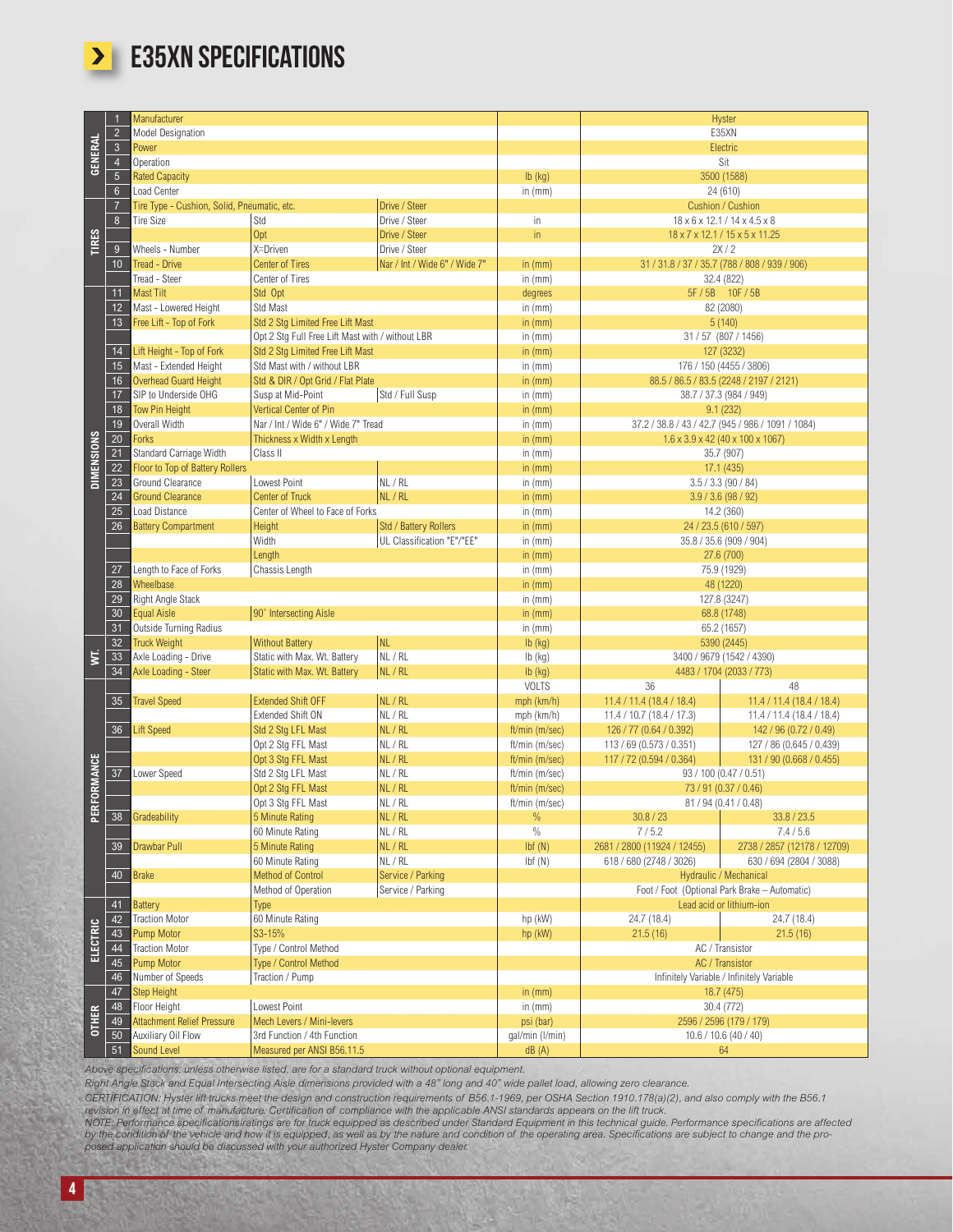#### E40XN SPECIFICATIONS



|                   | $\overline{1}$           | Manufacturer                                                                                 |                                                  |                               |                 |                                           | Hyster                                          |  |  |  |
|-------------------|--------------------------|----------------------------------------------------------------------------------------------|--------------------------------------------------|-------------------------------|-----------------|-------------------------------------------|-------------------------------------------------|--|--|--|
| <b>GENERAL</b>    | $\overline{2}$           | Model Designation                                                                            |                                                  |                               |                 |                                           | E40XN                                           |  |  |  |
|                   | $\overline{3}$           | Power                                                                                        |                                                  |                               |                 |                                           | Electric                                        |  |  |  |
|                   |                          |                                                                                              |                                                  |                               |                 |                                           |                                                 |  |  |  |
|                   | $\sqrt{4}$               | Operation                                                                                    |                                                  |                               |                 |                                           | Sit                                             |  |  |  |
|                   | $5\phantom{.0}$          | <b>Rated Capacity</b>                                                                        |                                                  |                               | $lb$ (kg)       |                                           | 4000 (1814)                                     |  |  |  |
|                   | $6\phantom{.}6$          | Load Center                                                                                  |                                                  |                               | in $(mm)$       | 24 (610)                                  |                                                 |  |  |  |
|                   | $\overline{7}$           | Tire Type - Cushion, Solid, Pneumatic, etc.                                                  |                                                  | Drive / Steer                 |                 |                                           | <b>Cushion / Cushion</b>                        |  |  |  |
|                   | $8\phantom{.}$           | <b>Tire Size</b>                                                                             | Std                                              | Drive / Steer                 | in              |                                           | 18 x 7 x 12.1 / 15 x 5 x 11.25                  |  |  |  |
| <b>TIRES</b>      |                          |                                                                                              | Opt                                              | Drive / Steer                 | in              |                                           | N/A/N/A                                         |  |  |  |
|                   | 9 <sup>°</sup>           | Wheels - Number                                                                              | X=Driven                                         | Drive / Steer                 |                 |                                           | 2X/2                                            |  |  |  |
|                   | 10 <sup>°</sup>          | Tread - Drive                                                                                | <b>Center of Tires</b>                           | Nar / Int / Wide 6" / Wide 7" | in $(mm)$       |                                           | N/A / 31.8 / N/A / 35.7 (N/A / 808 / N/A / 906) |  |  |  |
|                   |                          | Tread - Steer                                                                                | Center of Tires                                  |                               | in $(mm)$       |                                           | 32.2 (817)                                      |  |  |  |
|                   | 11                       | <b>Mast Tilt</b>                                                                             | Std Opt                                          |                               | degrees         |                                           | 5F / 5B 10F / 5B                                |  |  |  |
|                   | 12                       | Mast - Lowered Height                                                                        | Std Mast                                         |                               | in $(mm)$       |                                           | 82 (2080)                                       |  |  |  |
|                   | 13                       | Free Lift - Top of Fork                                                                      | Std 2 Stg Limited Free Lift Mast                 |                               | in $(mm)$       |                                           | 5(140)                                          |  |  |  |
|                   |                          |                                                                                              |                                                  |                               |                 |                                           |                                                 |  |  |  |
|                   |                          |                                                                                              | Opt 2 Stg Full Free Lift Mast with / without LBR |                               | in $(mm)$       |                                           | 31 / 57 (807 / 1456)                            |  |  |  |
|                   | 14                       | Lift Height - Top of Fork                                                                    | Std 2 Stg Limited Free Lift Mast                 |                               | in $(mm)$       |                                           | 127 (3232)                                      |  |  |  |
|                   | 15 <sub>15</sub>         | Mast - Extended Height                                                                       | Std Mast with / without LBR                      |                               | in $(mm)$       |                                           | 176 / 150 (4455 / 3806)                         |  |  |  |
|                   | 16                       | <b>Overhead Guard Height</b>                                                                 | Std & DIR / Opt Grid / Flat Plate                |                               | in $(mm)$       |                                           | 88.5 / 86.5 / 83.5 (2248 / 2197 / 2121)         |  |  |  |
|                   | 17                       | SIP to Underside OHG                                                                         | Susp at Mid-Point                                | Std / Full Susp               | in $(mm)$       |                                           | 38.7 / 37.3 (984 / 949)                         |  |  |  |
|                   | 18                       | <b>Tow Pin Height</b>                                                                        | <b>Vertical Center of Pin</b>                    |                               | in $(mm)$       |                                           | 9.1(232)                                        |  |  |  |
|                   | 19                       | Overall Width                                                                                | Nar / Int / Wide 6" / Wide 7" Tread              |                               | in $(mm)$       | 38.8 / 42.7 (986 / 1084)                  |                                                 |  |  |  |
|                   | 20 <sub>2</sub>          | <b>Forks</b>                                                                                 | Thickness x Width x Length                       |                               | in $(mm)$       |                                           | $1.6 \times 3.9 \times 42$ (40 x 100 x 1067)    |  |  |  |
| <b>DIMENSIONS</b> | 21                       | Standard Carriage Width                                                                      | Class II                                         |                               | in $(mm)$       | 35.7 (907)                                |                                                 |  |  |  |
|                   | 22                       | Floor to Top of Battery Rollers                                                              |                                                  |                               | in $(mm)$       | 17.1 (435)                                |                                                 |  |  |  |
|                   | 23                       | Ground Clearance                                                                             | Lowest Point                                     | NL / RL                       | in $(mm)$       |                                           | 3.5 / 3.3 (90 / 84)                             |  |  |  |
|                   | 24                       | <b>Ground Clearance</b>                                                                      | <b>Center of Truck</b>                           | NL / RL                       | in $(mm)$       |                                           | 3.9 / 3.6 (98 / 92)                             |  |  |  |
|                   | 25                       | Load Distance                                                                                | Center of Wheel to Face of Forks                 |                               | in $(mm)$       |                                           |                                                 |  |  |  |
|                   | 26                       |                                                                                              |                                                  | Std / Battery Rollers         |                 | 14.2 (360)<br>24 / 23.5 (610 / 597)       |                                                 |  |  |  |
|                   |                          | <b>Battery Compartment</b>                                                                   | Height                                           |                               | in $(mm)$       |                                           |                                                 |  |  |  |
|                   |                          |                                                                                              | Width                                            | UL Classification "E"/"EE"    | in $(mm)$       |                                           | 35.8 / 35.6 (909 / 904)                         |  |  |  |
|                   | Length<br>Chassis Length |                                                                                              |                                                  |                               | in $(mm)$       |                                           | 27.6 (700)                                      |  |  |  |
|                   | 27                       | Length to Face of Forks                                                                      |                                                  | in $(mm)$                     |                 | 77.5 (1968)                               |                                                 |  |  |  |
|                   | 28                       | Wheelbase                                                                                    |                                                  |                               | in $(mm)$       |                                           | 48 (1220)                                       |  |  |  |
|                   | 29                       | Right Angle Stack                                                                            |                                                  |                               | in $(mm)$       |                                           | 128.7 (3270)                                    |  |  |  |
|                   | 30 <sup>°</sup>          | Equal Aisle                                                                                  | 90° Intersecting Aisle                           |                               | in $(mm)$       |                                           | 69.1 (1754)                                     |  |  |  |
|                   | 31                       | Outside Turning Radius                                                                       |                                                  |                               | in $(mm)$       |                                           | 66.6 (1692)                                     |  |  |  |
|                   | 32                       | <b>Truck Weight</b>                                                                          | <b>Without Battery</b>                           | NL                            | Ib (kg)         |                                           | 5770 (2617)                                     |  |  |  |
| ä                 | 33                       | Axle Loading - Drive                                                                         | Static with Max. Wt. Battery                     | NL / RL                       | $lb$ (kg)       |                                           | 3336 / 10512 (1513 / 4768)                      |  |  |  |
|                   | 34                       | Axle Loading - Steer                                                                         | Static with Max. Wt. Battery                     | NL / RL                       | $lb$ (kg)       |                                           | 4925 / 1749 (2234 / 793)                        |  |  |  |
|                   |                          |                                                                                              |                                                  |                               | VOLTS           | 36                                        | 48                                              |  |  |  |
|                   | 35 <sub>5</sub>          | <b>Travel Speed</b>                                                                          | <b>Extended Shift OFF</b>                        | NL/RL                         | mph (km/h)      | 11.4 / 10.5 (18.4 / 16.9)                 | 11.4 / 11.4 (18.4 / 18.4)                       |  |  |  |
|                   |                          |                                                                                              | <b>Extended Shift ON</b>                         | NL / RL                       | mph (km/h)      | 11.4 / 9.5 (18.4 / 15.3)                  | 11.4 / 11.1 (18.4 / 17.9)                       |  |  |  |
|                   | 36                       | Lift Speed                                                                                   | Std 2 Stg LFL Mast                               | NL / RL                       | ft/min (m/sec)  | 126 / 74 (0.64 / 0.376)                   | 142 / 93 (0.72 / 0.47)                          |  |  |  |
|                   |                          |                                                                                              | Opt 2 Stg FFL Mast                               | NL / RL                       | ft/min (m/sec)  | 113 / 66 (0.573 / 0.337)                  | 127 / 83 (0.645 / 0.421)                        |  |  |  |
|                   |                          |                                                                                              | Opt 3 Stg FFL Mast                               | NL / RL                       | ft/min (m/sec)  | 117 / 69 (0.594 / 0.349)                  | 131 / 86 (0.668 / 0.436)                        |  |  |  |
| ORMANCE           | 37                       | Lower Speed                                                                                  | Std 2 Stg LFL Mast                               | NL / RL                       | ft/min (m/sec)  |                                           | 93 / 100 (0.47 / 0.51)                          |  |  |  |
|                   |                          |                                                                                              | Opt 2 Stg FFL Mast                               | NL / RL                       | ft/min (m/sec)  |                                           | 73 / 91 (0.37 / 0.46)                           |  |  |  |
|                   |                          |                                                                                              | Opt 3 Stg FFL Mast                               | $NL/RL$                       | ft/min (m/sec)  |                                           | 81 / 94 (0.41 / 0.48)                           |  |  |  |
| PER               |                          |                                                                                              |                                                  |                               |                 |                                           |                                                 |  |  |  |
|                   | 38                       | Gradeability                                                                                 | 5 Minute Rating                                  | NL/RL<br>NL / RL              | %<br>$\%$       | 30.4 / 22.7<br>7/5                        | 33.6 / 23.2<br>7.4 / 5.4                        |  |  |  |
|                   |                          |                                                                                              | 60 Minute Rating                                 |                               |                 |                                           |                                                 |  |  |  |
|                   | 39                       | Drawbar Pull                                                                                 | 5 Minute Rating                                  | NL/RL                         | Ibf(M)          | 2621 / 2744 (11658 / 12205)               | 2681 / 2801 (11924 / 12459)                     |  |  |  |
|                   |                          |                                                                                              | 60 Minute Rating                                 | NL / RL                       | Ibf(N)          | 605 / 667 (2693 / 2965)                   | 617 / 680 (2745 / 3023)                         |  |  |  |
|                   |                          | 40 Brake                                                                                     | Method of Control                                | Service / Parking             |                 |                                           | Hydraulic / Mechanical                          |  |  |  |
|                   |                          |                                                                                              | Method of Operation                              | Service / Parking             |                 |                                           | Foot / Foot (Optional Park Brake - Automatic)   |  |  |  |
|                   |                          | 41 Battery                                                                                   | Type                                             |                               |                 |                                           | Lead acid or lithium-ion                        |  |  |  |
|                   | 42                       | Traction Motor                                                                               | 60 Minute Rating                                 |                               | hp (kW)         | 24.7 (18.4)                               | 24.7 (18.4)                                     |  |  |  |
| ELECTRIC          | 43                       | Pump Motor                                                                                   | S3-15%                                           |                               | hp (kW)         | 21.5(16)<br>21.5(16)                      |                                                 |  |  |  |
|                   | 44                       | Type / Control Method<br><b>Traction Motor</b><br>Type / Control Method<br><b>Pump Motor</b> |                                                  |                               |                 | AC / Transistor                           |                                                 |  |  |  |
|                   | 45                       |                                                                                              |                                                  |                               |                 |                                           | AC / Transistor                                 |  |  |  |
|                   | 46                       | Number of Speeds                                                                             | Traction / Pump                                  |                               |                 | Infinitely Variable / Infinitely Variable |                                                 |  |  |  |
|                   | 47                       | Step Height                                                                                  |                                                  |                               | in $(mm)$       |                                           | 18.7 (475)                                      |  |  |  |
|                   | 48                       | Floor Height                                                                                 | Lowest Point                                     |                               | in $(mm)$       |                                           |                                                 |  |  |  |
| <b>OTHER</b>      | 49                       | <b>Attachment Relief Pressure</b>                                                            | Mech Levers / Mini-levers                        |                               | psi (bar)       | 30.4 (772)<br>2596 / 2596 (179 / 179)     |                                                 |  |  |  |
|                   | 50 <sub>2</sub>          | Auxiliary Oil Flow                                                                           | 3rd Function / 4th Function                      |                               | gal/min (I/min) |                                           | 10.6 / 10.6 (40 / 40)                           |  |  |  |
|                   | 51                       | Sound Level                                                                                  | Measured per ANSI B56.11.5                       |                               | dB(A)           |                                           |                                                 |  |  |  |
|                   |                          |                                                                                              |                                                  |                               |                 | 64                                        |                                                 |  |  |  |

*Above specifications, unless otherwise listed, are for a standard truck without optional equipment.*

*Right Angle Stack and Equal Intersecting Aisle dimensions provided with a 48" long and 40" wide pallet load, allowing zero clearance.* 

CERTIFICATION: Hyster lift trucks meet the design and construction requirements of B56.1-1969, per OSHA Section 1910.178(a)(2), and also comply with the B56.1<br>revision in effect at time of manufacture. Certification of com

by the condition of the vehicle and how it is equipped, as well as by the nature and condition of the operating area. Specifications are subject to change and the pro-<br>posed application should be discussed with your author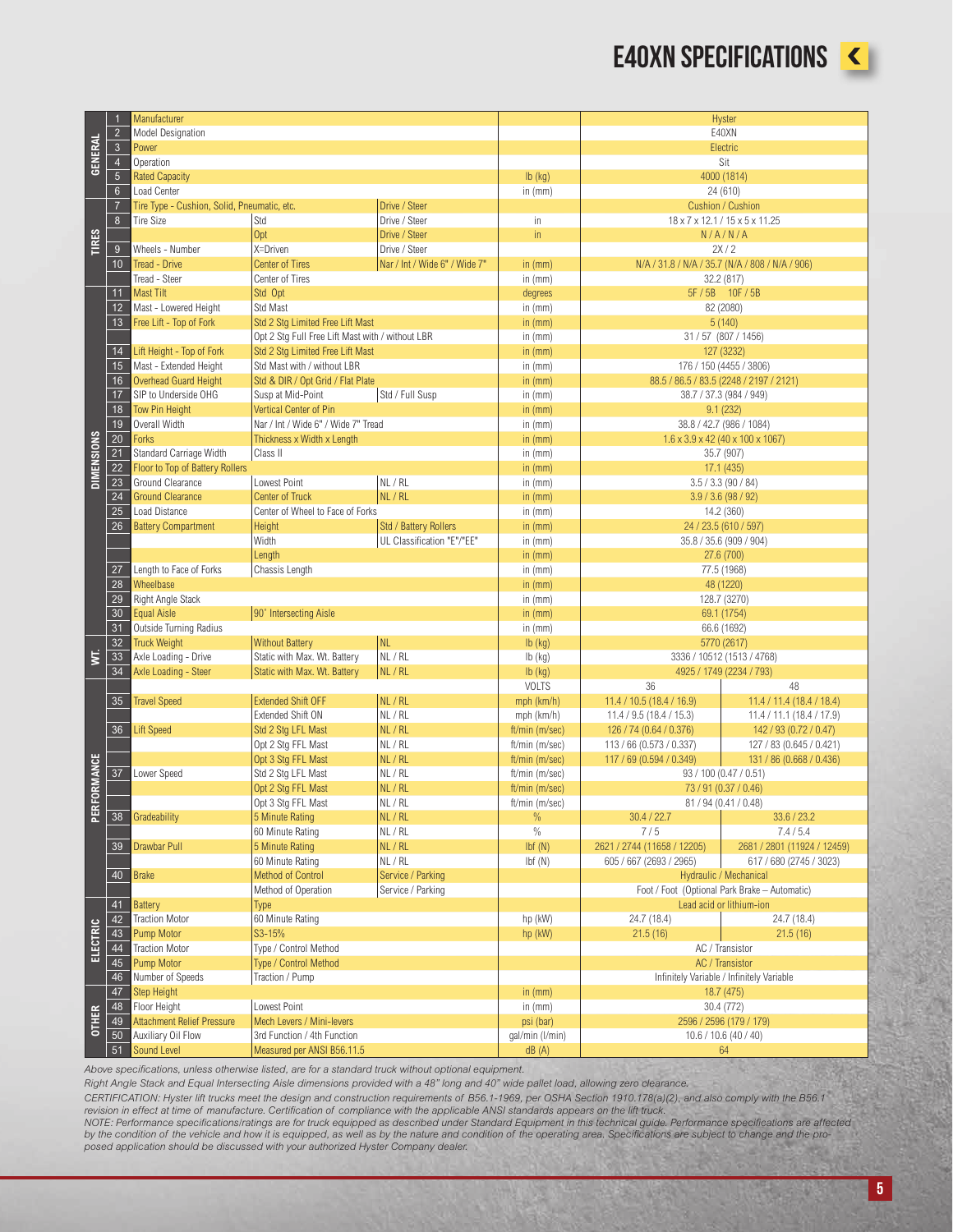

## **E30-40XN MAST AND BATTERY DIMENSIONS**

| <b>E30-40XN MAST DIMENSIONS</b>                                         |           |                                                   |                                                     |                                     |                                      |  |  |  |  |  |  |
|-------------------------------------------------------------------------|-----------|---------------------------------------------------|-----------------------------------------------------|-------------------------------------|--------------------------------------|--|--|--|--|--|--|
| <b>Overall Lowered</b><br><b>Maximum Fork Height</b><br>(TOF)<br>Height |           | <b>Overall Extended Height</b><br>w/Load Backrest | <b>Overall Extended Height</b><br>w/o Load Backrest | Free Lift (TOF)<br>w/ Load Backrest | Free Lift (TOF)<br>w/o Load Backrest |  |  |  |  |  |  |
| in $(mm)$                                                               | in $(mm)$ | in (mm)                                           | in $(mm)$                                           | in (mm)                             | in $(mm)$                            |  |  |  |  |  |  |
| 2-STAGE LIMITED FREE LIFT (LFL) MAST                                    |           |                                                   |                                                     |                                     |                                      |  |  |  |  |  |  |
| 127 (3232)                                                              | 82 (2080) | 176 (4455)                                        | 150 (3806)                                          | 5(140)                              | 5(140)                               |  |  |  |  |  |  |
| 2-STAGE FULL FREE LIFT (FFL) MAST                                       |           |                                                   |                                                     |                                     |                                      |  |  |  |  |  |  |
| 126 (3218)                                                              | 82 (2080) | 176 (4461)                                        | 151 (3812)                                          | 31 (807)                            | 57 (1456)                            |  |  |  |  |  |  |
| 138 (3518)                                                              | 88 (2230) | 188 (4761)                                        | 162 (4112)                                          |                                     | 63 (1606)                            |  |  |  |  |  |  |
|                                                                         |           |                                                   | <b>3-STAGE FULL FREE LIFT (FFL) MAST</b>            |                                     |                                      |  |  |  |  |  |  |
| 181 (4600)                                                              | 80 (2030) | 230 (5823)                                        | 204 (5174)                                          | 29 (757)                            | 55 (1406)                            |  |  |  |  |  |  |
| 187 (4750)                                                              | 82 (2080) | 236 (5973)                                        | 210 (5324)                                          | 31 (807)                            | 57 (1455)                            |  |  |  |  |  |  |
| 192 (4900)                                                              | 84 (2130) | 242 (6123)                                        | 216 (5474)                                          | 33 (857)                            | 59 (1506)                            |  |  |  |  |  |  |
| 198 (5050)                                                              | 88 (2230) | 247 (6273)                                        | 222 (5624)                                          | 37(957)                             | 63 (1606)                            |  |  |  |  |  |  |
| 216 (5500)                                                              | 94 (2380) | 265 (6723)                                        | 240 (6074)                                          | 43 (1107)                           | 69 (1756)                            |  |  |  |  |  |  |

| <b>BATTERY AND COMPARTMENT SPECIFICATIONS</b> |               |        | <b>TRUCKS WITH UL TYPE "E" CONSTRUCTION</b> |           |                                              |       |       |       |       |                 |              |        |        |  |  |  |      |      |      |      |      |      |      |    |    |             |      |      |
|-----------------------------------------------|---------------|--------|---------------------------------------------|-----------|----------------------------------------------|-------|-------|-------|-------|-----------------|--------------|--------|--------|--|--|--|------|------|------|------|------|------|------|----|----|-------------|------|------|
| <b>Battery Compartment Dimensions</b>         |               |        |                                             |           | <b>Battery Dimensions and Specifications</b> |       |       |       |       |                 |              |        |        |  |  |  |      |      |      |      |      |      |      |    |    |             |      |      |
|                                               |               |        |                                             |           | "Х"                                          | ''V'' |       | 1171  |       |                 | Max Capacity | Weight |        |  |  |  |      |      |      |      |      |      |      |    |    |             |      |      |
| Compartment Type                              | Width         | Length | Height                                      | Min       | Max                                          | Min   | Max   | Max   | Volts | No. of<br>Cells | 6 Hour Rate  | Min    | Max    |  |  |  |      |      |      |      |      |      |      |    |    |             |      |      |
|                                               | in $(mm)$     |        |                                             | in $(mm)$ |                                              |       |       |       |       | amp hr (kwh)    | $Ib$ (kg)    |        |        |  |  |  |      |      |      |      |      |      |      |    |    |             |      |      |
| <b>Vertical Removal</b>                       | 35.8          | 27.6   | 24.0                                        | 30.9      | 35.7                                         | 25.7  | 27.2  | 23.5  | 36    | 18              | 1200(40.6)   | 1850   | 2500   |  |  |  |      |      |      |      |      |      |      |    |    |             |      |      |
| (Lift Out)                                    | (909)         | (700)  | (610)                                       | (784)     | (907)                                        | (654) | (692) | (598) | 48    | 24              | 1000(45.2)   | (839)  | (1132) |  |  |  |      |      |      |      |      |      |      |    |    |             |      |      |
| Horizontal Removal with                       | 35.8<br>(909) |        |                                             |           |                                              |       |       |       |       |                 |              |        |        |  |  |  | 27.6 | 23.5 | 30.9 | 35.7 | 25.7 | 27.2 | 23.0 | 36 | 18 | 1200 (40.6) | 1850 | 2500 |
| <b>Battery Rollers</b>                        |               | (700)  | (597                                        | (784)     | (907)                                        | (654) | (692) | (585) | 48    | 24              | 1000 (45.2)  | (839)  | 1132)  |  |  |  |      |      |      |      |      |      |      |    |    |             |      |      |

| <b>BATTERY AND COMPARTMENT SPECIFICATIONS</b><br><b>TRUCKS WITH UL TYPE "EE" CONSTRUCTION</b> |               |        |        |           |                                              |                   |       |            |       |                 |              |        |        |      |      |      |      |      |    |    |             |      |      |
|-----------------------------------------------------------------------------------------------|---------------|--------|--------|-----------|----------------------------------------------|-------------------|-------|------------|-------|-----------------|--------------|--------|--------|------|------|------|------|------|----|----|-------------|------|------|
| <b>Battery Compartment Dimensions</b>                                                         |               |        |        |           | <b>Battery Dimensions and Specifications</b> |                   |       |            |       |                 |              |        |        |      |      |      |      |      |    |    |             |      |      |
|                                                                                               | Width         |        | Height | "Х"       |                                              | $III\setminus/II$ |       | $11 - 711$ |       |                 | Max Capacity | Weight |        |      |      |      |      |      |    |    |             |      |      |
| Compartment Type                                                                              |               | Length |        | Min       | Max                                          | Min               | Max   | Max        | Volts | No. of<br>Cells | 6 Hour Rate  | Min    | Max    |      |      |      |      |      |    |    |             |      |      |
|                                                                                               | in $(mm)$     |        |        | in $(mm)$ |                                              |                   |       |            |       | amp hr (kwh)    | $lb$ (kg)    |        |        |      |      |      |      |      |    |    |             |      |      |
| <b>Vertical Removal</b>                                                                       | 35.6          | 27.6   | 74.0   | 30.9      | 35.5                                         | 25.7              | 27.2  | 23.5       | 36    | 18              | 1200 (40.6)  | 1850   | 2500   |      |      |      |      |      |    |    |             |      |      |
| (Lift Out)                                                                                    | (904)         | (700)  | (610)  | (784)     | (902)                                        | (654)             | (692) | (598)      | 48    | 24              | 1000(45.2)   | (839)  | (1132) |      |      |      |      |      |    |    |             |      |      |
| Horizontal Removal with                                                                       | 35.6<br>(904) | 27.6   |        |           |                                              |                   |       |            |       |                 |              | 23.5   |        | 30.9 | 35.5 | 25.7 | 27.2 | 23.0 | 36 | 18 | 1200 (40.6) | 1850 | 2500 |
| <b>Battery Rollers</b>                                                                        |               | (700)  | (597   | (784)     | (902)                                        | (654)             | (692) | (585)      | 48    | 24              | 1000 (45.2)  | (839)  | (1132) |      |      |      |      |      |    |    |             |      |      |

*Battery Type: "EO" (Without Cover)*

83 a

*Battery amp hr (kwh) capacity is max allowable per UL*

*Commercially available lead acid batteries may not necessarily reach these max limits*

**コモリス** 

VA.

*Battery Compartment Length is measured front to rear*

*Battery Compartment Width is measured across the truck*

*Battery Notes – Conventional Charging (BCSSBC)*

*Battery Connector:*

*36 volt - Grey SB®350 (Anderson Power Products® P/N 6320G1 or equivalent) 48 volt - Blue SB®350 (Anderson Power Products® P/N 6321G1 or equivalent) Battery Lead: Length 20" (508mm). Position "B", 2/0 AWG*

*Battery Notes – Rapid/Fast Charging (BARFBC)*

*Battery Connector: Requires Dual Positive/Negative Cabling terminating in (2) Female EBC-320 DIN Connectors (Anderson Power Products® P/N A32503- 0009 or equivalent)*

*Each individual DIN connector to include 1 Red Conductor to (+) and 1 Black Conductor to (-)*

*Battery Lead: Length 25" (635mm). Position "B", Minimum Cable Size 3/0 AWG*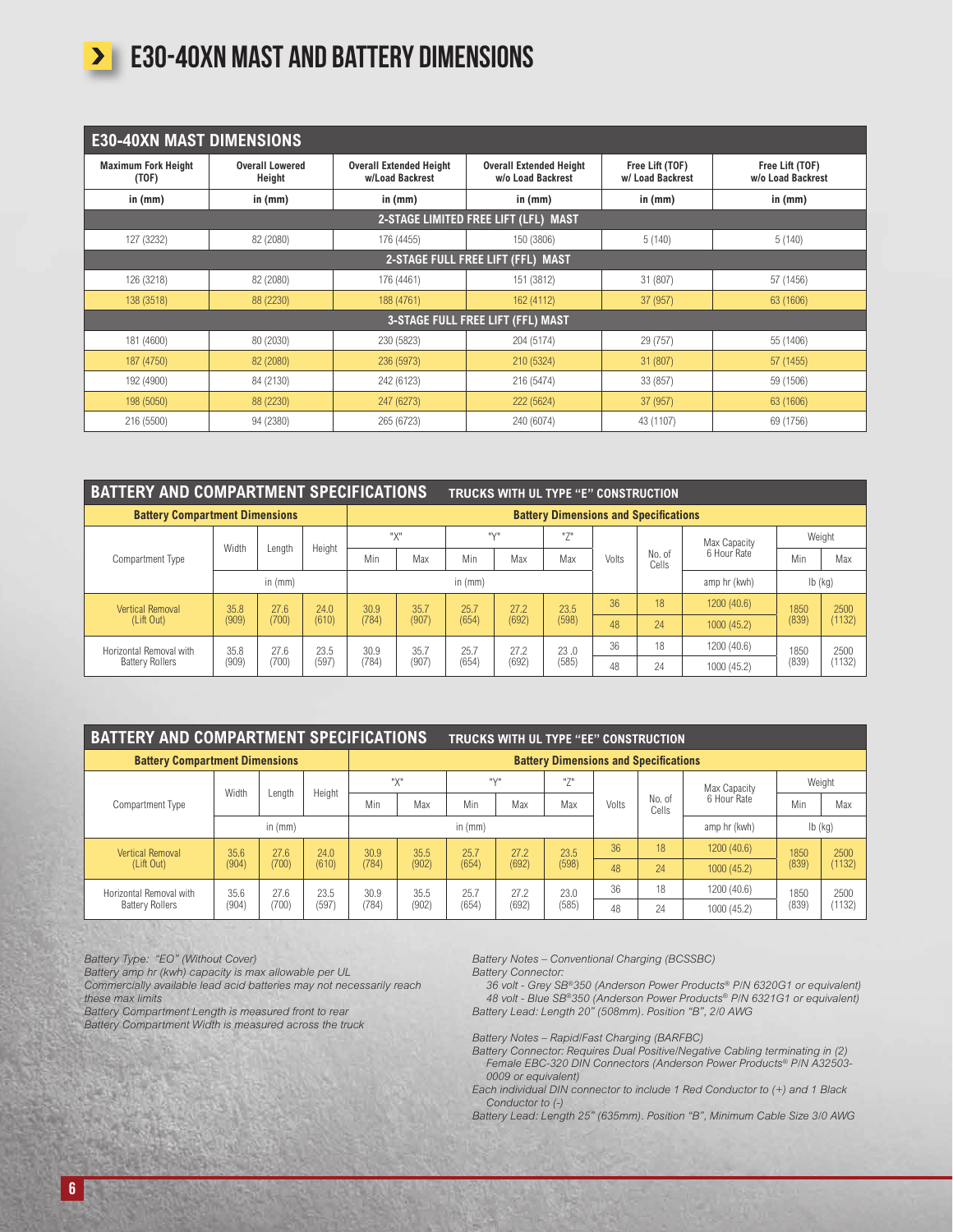FEATURES AND OPTIONS

| and the state of the state of the state of the state of the state of the state of the state of the state of th<br><b>Contract Contract Contract Contract Contract Contract Contract Contract Contract Contract Contract Contract Co</b> |  |
|-----------------------------------------------------------------------------------------------------------------------------------------------------------------------------------------------------------------------------------------|--|
|                                                                                                                                                                                                                                         |  |

| <b>PERFORMANCE</b>                                                                | <b>STD</b> | <b>OPT</b> |
|-----------------------------------------------------------------------------------|------------|------------|
| 48-volt electrical system                                                         | X          |            |
| Dual Voltage Lithium Battery Technology                                           | х          |            |
| AC tractions and pump motors (completely brushless)                               | Χ          |            |
| Hydrostatic steer system                                                          | х          |            |
| Transistor drive and pump control                                                 | X          |            |
| Advanced VSM (Vehicle System Manager)                                             | X          |            |
| Dual drive motors                                                                 | X          |            |
| Wet disc brakes                                                                   | X          |            |
| Regenerative braking                                                              | X          |            |
| <b>DRIVE</b>                                                                      | <b>STD</b> | <b>OPT</b> |
| Pneumatic-shaped solid drive tire and steer tire                                  | X          |            |
| Rubber cushion smooth tread drive tire and steer tire                             |            | X          |
| LIFT                                                                              | <b>STD</b> | <b>OPT</b> |
| 2-Stage limited free lift (LFL) mast with maximum fork height<br>of 119"          | Χ          |            |
| 5 forward / 5 back mast tilt                                                      | Χ          |            |
| 2-Stage full free lift mast                                                       |            | Χ          |
| 3-Stage full free list mast                                                       |            | Χ          |
| 4-Stage full free lift mast                                                       |            | Χ          |
| Mast tilt option - 10F / 5B                                                       |            | х          |
| Mast tilt option - 5F / 4B                                                        |            | Χ          |
| <b>HANDLING</b>                                                                   | <b>STD</b> | <b>OPT</b> |
| 38.5" wide Class II carriage with 48" high load backrest<br>extension             | X          |            |
| 42" (1067mm) long forks                                                           | X          |            |
| Carriage with integral sideshift                                                  |            | X          |
| Carriage with integral sideshifting forkpositioner                                |            | X          |
| Return to set tilt                                                                |            | X          |
| Hydraulic attachment extension tubes with or without quick<br>disconnect fittings |            | X          |
| Load weight indicator                                                             |            | X          |
| <b>ERGONOMICS</b>                                                                 | <b>STD</b> | <b>OPT</b> |
| MONOTROL foot direction control                                                   | χ          |            |
| TouchPoint hydraulic mini-levers                                                  | Χ          |            |
| 12" steering wheel with integral spinner knob and tilt column                     | Χ          |            |
| Vinyl non-suspension seat                                                         | X          |            |
| Black, non-cinch seat belt with Emergency Locking Retractor (ELR)                 | X          |            |
| Automatic park brake                                                              | x          |            |
| Power assist braking                                                              | х          |            |
| On-demand hydrostatic power-assist steering                                       | х          |            |
| Auto Deceleration System (ADS)                                                    | х          |            |
| Multifunction display (and all its sub features)                                  | Χ          |            |
| Easy ingress/egress with low step height and contoured<br>handhold                | x          |            |
| Operator convenience station                                                      | Χ          |            |
| Adjustable tilt steering column with low profile cowl                             | Χ          |            |
| Operator Presence System (OPS)                                                    | х          |            |
| <b>Cushioned floormat</b>                                                         | Χ          |            |
| Static strap                                                                      | Χ          |            |

| <b>ERGONOMICS (continued)</b>                                                                  | <b>STD</b> | OPT        |
|------------------------------------------------------------------------------------------------|------------|------------|
| Tow pin                                                                                        | X          |            |
| Seatside power disconnect button                                                               | X          |            |
| Battery side covers                                                                            | x          |            |
| On-board software (Program, test & diagnose / password<br>protected)                           | X          |            |
| Electronic hown with integral relay (long life / no adjustments)                               | X          |            |
| Non-suspension cloth seat                                                                      |            | x          |
| Full-suspension seat (vinyl or cloth)                                                          |            | Χ          |
| Full-suspension swivel seat (vinyl or cloth)                                                   |            | Χ          |
| Seatside directional control                                                                   |            | Χ          |
| Telescopic steering column with tilt memory                                                    |            | x          |
| LED and halogen work light packages                                                            |            | Χ          |
| LED dome / reading light                                                                       |            | Χ          |
| Rear dive handle with horn button                                                              |            | Χ          |
| Mirrors - duel rear view - LH & RH OHG side mounted                                            |            | x          |
| Mirror - single panoramic - OHG mounted                                                        |            | x          |
| Low mount display                                                                              |            | X          |
| <b>OPERATION</b>                                                                               | <b>STD</b> | <b>OPT</b> |
| Standard environmental construction                                                            | X          |            |
| Key switch start                                                                               | X          |            |
| 81.5" grid style overhead guard                                                                | X          |            |
| 3-function hydraulic valve                                                                     | X          |            |
| Full integrated CANbus communication                                                           | X          |            |
| Cooler / Freezer package: operating temperature OF to +120F                                    |            | χ          |
| SubZero freezer package: operating temperature -40F to +120F                                   |            | Χ          |
| 4-function hydraulic control valve                                                             |            | x          |
| 77.9" flat plate overhead guard                                                                |            | χ          |
| 81.5" drive-in rack grid style overhead guard                                                  |            | Χ          |
| Keyless start (with auxiliary key switch)                                                      |            | Χ          |
| Basic and premium LED brake / tail / back-up light packages                                    |            | x          |
| Key switch controlled lights                                                                   |            | x          |
| Audible alarm - reverse operation (manually adjustable to 87,<br>97 or 102 dB)                 |            | X          |
| Visible amber strobe light - continuos activated, overhead<br>guard mounted                    |            | χ          |
| Fire extinguisher - 2.5lb dry chemical                                                         |            | χ          |
| Impact monitor                                                                                 |            | Χ          |
| Operator password start interlock                                                              |            | x          |
| Operator daily checklist                                                                       |            | x          |
| System monitor - hydrualic low fluid level indicator and<br>hydraulic filter service indicator |            | x          |
| Programmable maintenance reminder                                                              |            | Χ          |
| Synchronouse steering                                                                          |            | X          |
| Red, high-visibility, non-cinch seat belt with or without start<br>interlock                   |            | x          |
| Hyster Reaction™                                                                               |            | Χ          |
| <b>SUPPLEMENTAL</b>                                                                            | <b>STD</b> | <b>OPT</b> |
| 84 month / 12,000 hour lithium-ion battery warranty                                            | X          |            |
| Operating manual                                                                               | Χ          |            |
| 12 month / 2,000 hour full truck warranty                                                      | X          |            |
| 36 month / 6,000 hour powertrain warranty                                                      | X          |            |

7